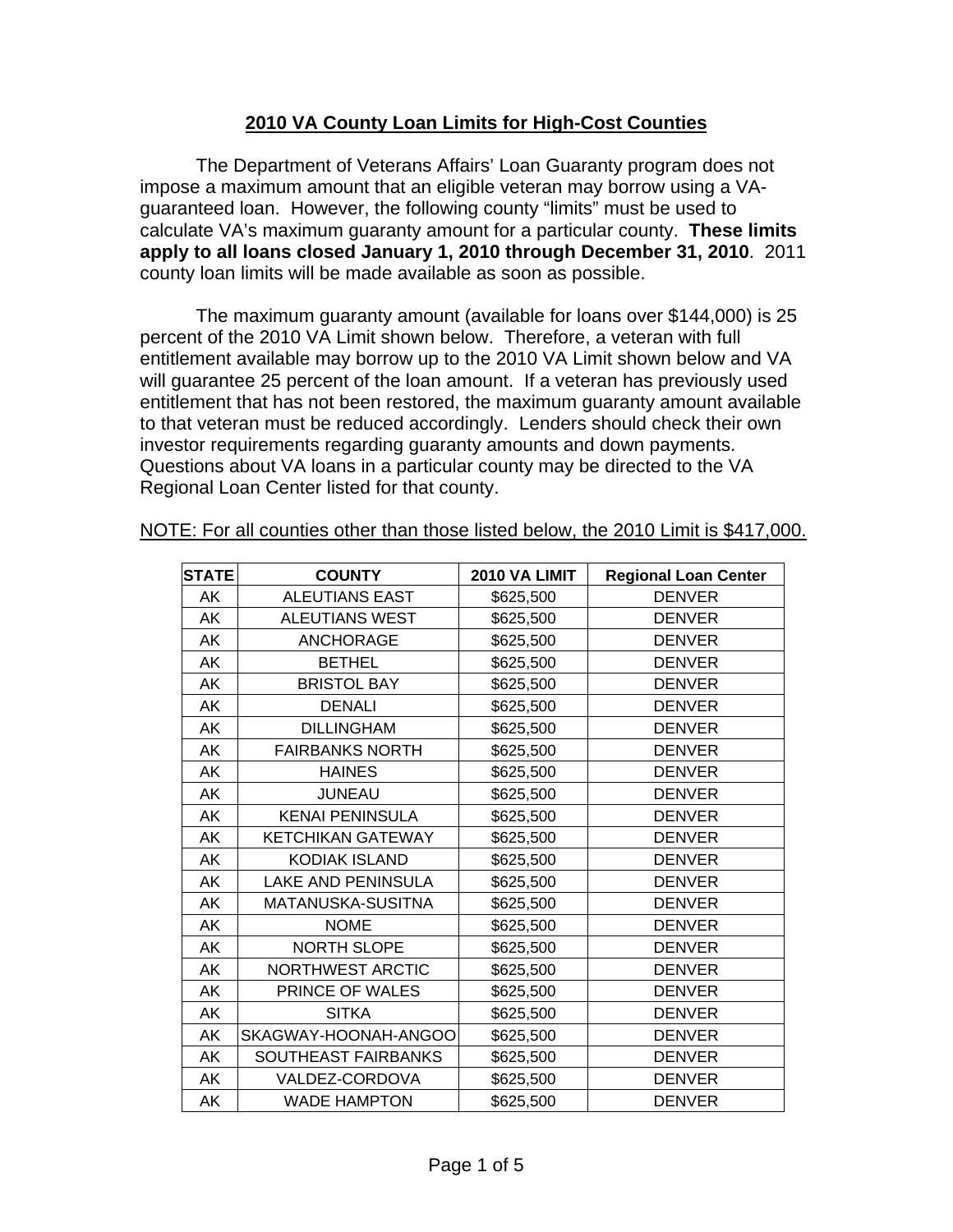| <b>STATE</b>   | <b>COUNTY</b>               | 2010 VA LIMIT | <b>Regional Loan Center</b> |
|----------------|-----------------------------|---------------|-----------------------------|
| AK             | <b>WRANGELL-PETERS</b>      | \$625,500     | <b>DENVER</b>               |
| AK             | YAKUTAT CITY                | \$625,500     | <b>DENVER</b>               |
| AK             | YUKON-KOYUKUK               | \$625,500     | <b>DENVER</b>               |
| CA             | <b>ALAMEDA</b>              | \$962,500     | <b>PHOENIX</b>              |
| СA             | CONTRA COSTA                | \$962,500     | <b>PHOENIX</b>              |
| CA             | EL DORADO                   | \$418,750     | <b>PHOENIX</b>              |
| CA             | <b>LOS ANGELES</b>          | \$593,750     | <b>PHOENIX</b>              |
| СA             | <b>MARIN</b>                | \$962,500     | <b>PHOENIX</b>              |
| CA             | <b>MONO</b>                 | \$512,500     | <b>PHOENIX</b>              |
| CA             | <b>NAPA</b>                 | \$443,750     | <b>PHOENIX</b>              |
| СA             | <b>NEVADA</b>               | \$418,750     | <b>PHOENIX</b>              |
| CA             | <b>ORANGE</b>               | \$593,750     | <b>PHOENIX</b>              |
| СA             | <b>PLACER</b>               | \$418,750     | <b>PHOENIX</b>              |
| CA             | <b>SACRAMENTO</b>           | \$418,750     | <b>PHOENIX</b>              |
| CA             | <b>SAN BENITO</b>           | \$633,750     | <b>PHOENIX</b>              |
| CA             | <b>SAN DIEGO</b>            | \$437,500     | <b>PHOENIX</b>              |
| CA             | <b>SAN FRANCISCO</b>        | \$962,500     | <b>PHOENIX</b>              |
| СA             | <b>SAN LUIS OBISPO</b>      | \$487,500     | <b>PHOENIX</b>              |
| CA             | <b>SAN MATEO</b>            | \$962,500     | <b>PHOENIX</b>              |
| CA             | <b>SANTA CLARA</b>          | \$633,750     | <b>PHOENIX</b>              |
| CA             | <b>SANTA CRUZ</b>           | \$568,750     | <b>PHOENIX</b>              |
| CA             | <b>VENTURA</b>              | \$486,250     | <b>PHOENIX</b>              |
| СA             | <b>YOLO</b>                 | \$418,750     | <b>PHOENIX</b>              |
| CO             | <b>EAGLE</b>                | \$760,000     | <b>DENVER</b>               |
| CO             | <b>HINSDALE</b>             | \$465,000     | <b>DENVER</b>               |
| CO             | LAKE                        | \$760,000     | <b>DENVER</b>               |
| CO             | <b>OURAY</b>                | \$462,500     | <b>DENVER</b>               |
| CO             | <b>PITKIN</b>               | \$1,094,625   | <b>DENVER</b>               |
| CO             | <b>ROUTT</b>                | \$563,750     | <b>DENVER</b>               |
| CO             | <b>SAN MIGUEL</b>           | \$1,094,625   | <b>DENVER</b>               |
| CO             | <b>SUMMIT</b>               | \$712,500     | <b>DENVER</b>               |
| <b>CT</b>      | <b>FAIRFIELD</b>            | \$558,750     | <b>MANCHESTER</b>           |
| DC             | <b>DISTRICT OF COLUMBIA</b> | \$768,750     | <b>ROANOKE</b>              |
| <b>FL</b>      | <b>MONROE</b>               | \$425,000     | ST. PETERSBURG              |
| GA             | <b>GREENE</b>               | \$508,750     | <b>ATLANTA</b>              |
| GU             | <b>GUAM</b>                 | \$625,500     | <b>HONOLULU</b>             |
| HI             | <b>HAWAII</b>               | \$625,500     | <b>HONOLULU</b>             |
| HI             | <b>HONOLULU</b>             | \$700,000     | <b>HONOLULU</b>             |
| HI             | <b>KALAWAO</b>              | \$625,500     | <b>HONOLULU</b>             |
| HI             | <b>KAUAI</b>                | \$625,500     | <b>HONOLULU</b>             |
| H <sub>l</sub> | <b>MAUI</b>                 | \$625,500     | <b>HONOLULU</b>             |
| ID             | TETON                       | \$703,750     | <b>DENVER</b>               |
| МA             | <b>DUKES</b>                | \$606,250     | <b>MANCHESTER</b>           |
| MA             | <b>ESSEX</b>                | \$475,000     | <b>MANCHESTER</b>           |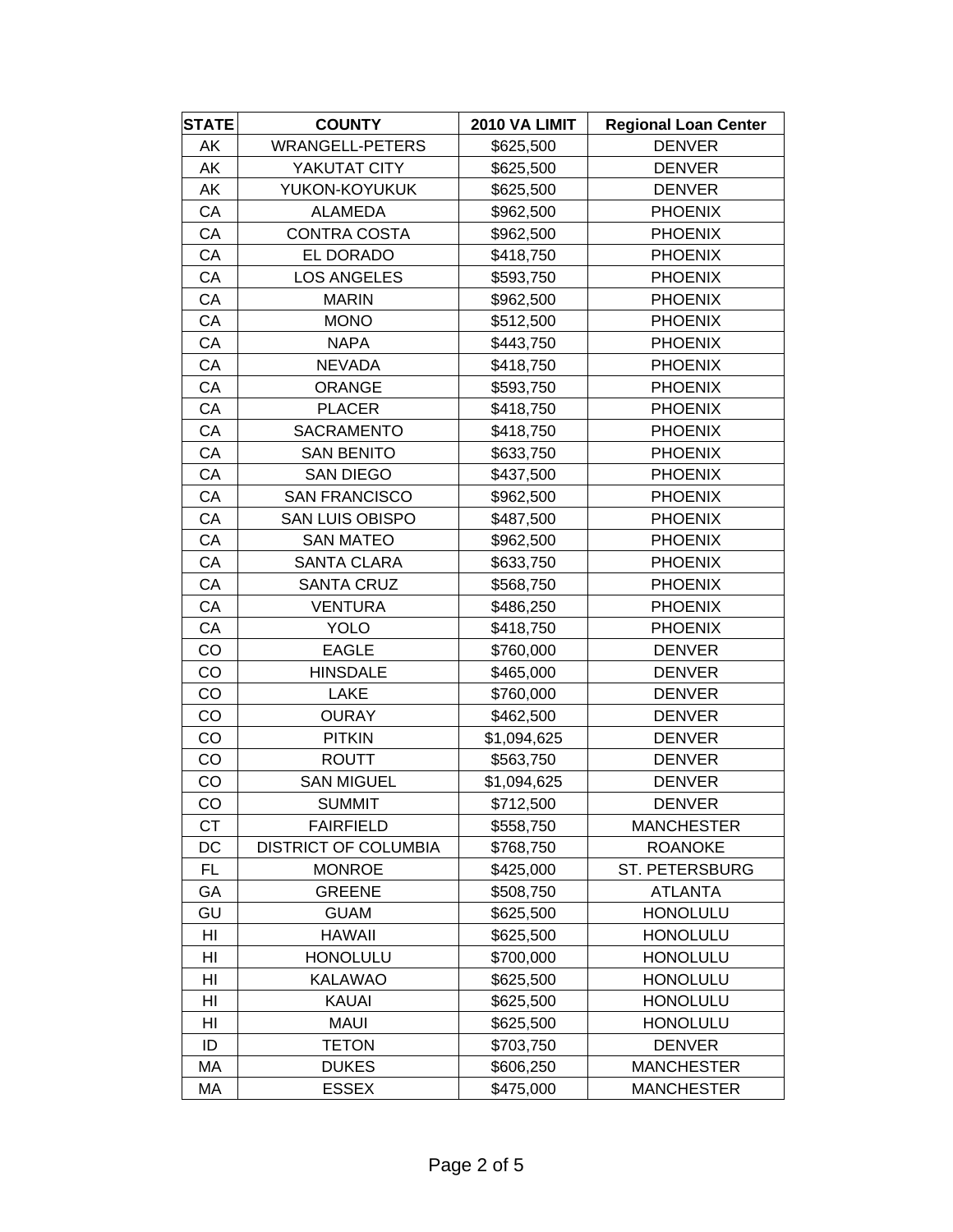| <b>STATE</b> | <b>COUNTY</b>          | 2010 VA LIMIT | <b>Regional Loan Center</b> |
|--------------|------------------------|---------------|-----------------------------|
| МA           | <b>MIDDLESEX</b>       | \$475,000     | <b>MANCHESTER</b>           |
| MA           | <b>NANTUCKET</b>       | \$1,094,625   | <b>MANCHESTER</b>           |
| МA           | <b>NORFOLK</b>         | \$475,000     | <b>MANCHESTER</b>           |
| MA           | <b>PLYMOUTH</b>        | \$475,000     | <b>MANCHESTER</b>           |
| МA           | <b>SUFFOLK</b>         | \$475,000     | <b>MANCHESTER</b>           |
| <b>MD</b>    | <b>ANNE ARUNDEL</b>    | \$487,500     | <b>ROANOKE</b>              |
| <b>MD</b>    | <b>BALTIMORE</b>       | \$487,500     | <b>ROANOKE</b>              |
| MD           | <b>BALTIMORE CITY</b>  | \$487,500     | <b>ROANOKE</b>              |
| <b>MD</b>    | <b>CALVERT</b>         | \$768,750     | <b>ROANOKE</b>              |
| MD           | <b>CARROLL</b>         | \$487,500     | <b>ROANOKE</b>              |
| MD           | <b>CHARLES</b>         | \$768,750     | <b>ROANOKE</b>              |
| MD           | <b>FREDERICK</b>       | \$768,750     | <b>ROANOKE</b>              |
| MD           | <b>HARFORD</b>         | \$487,500     | <b>ROANOKE</b>              |
| MD           | <b>HOWARD</b>          | \$487,500     | <b>ROANOKE</b>              |
| MD           | <b>MONTGOMERY</b>      | \$768,750     | <b>ROANOKE</b>              |
| MD           | PRINCE GEORGE'S        | \$768,750     | <b>ROANOKE</b>              |
| MD           | <b>QUEEN ANNE'S</b>    | \$487,500     | <b>ROANOKE</b>              |
| <b>MP</b>    | <b>NORTHERN ISLAND</b> | \$550,000     | <b>HONOLULU</b>             |
| MP           | <b>ROTA</b>            | \$430,000     | <b>HONOLULU</b>             |
| <b>MP</b>    | <b>SAIPAN</b>          | \$553,750     | <b>HONOLULU</b>             |
| <b>MP</b>    | <b>TINIAN</b>          | \$557,500     | <b>HONOLULU</b>             |
| <b>NC</b>    | <b>CAMDEN</b>          | \$940,000     | <b>ATLANTA</b>              |
| <b>NC</b>    | <b>CURRITUCK</b>       | \$460,000     | <b>ATLANTA</b>              |
| <b>NC</b>    | <b>PASQUOTANK</b>      | \$940,000     | <b>ATLANTA</b>              |
| <b>NC</b>    | <b>PERQUIMANS</b>      | \$940,000     | <b>ATLANTA</b>              |
| <b>NH</b>    | <b>ROCKINGHAM</b>      | \$475,000     | <b>MANCHESTER</b>           |
| <b>NH</b>    | <b>STRAFFORD</b>       | \$475,000     | <b>MANCHESTER</b>           |
| <b>NJ</b>    | <b>BERGEN</b>          | \$681,250     | <b>CLEVELAND</b>            |
| <b>NJ</b>    | <b>ESSEX</b>           | \$681,250     | <b>CLEVELAND</b>            |
| <b>NJ</b>    | <b>HUDSON</b>          | \$681,250     | <b>CLEVELAND</b>            |
| NJ           | <b>HUNTERDON</b>       | \$681,250     | CLEVELAND                   |
| <b>NJ</b>    | <b>MIDDLESEX</b>       | \$681,250     | <b>CLEVELAND</b>            |
| <b>NJ</b>    | <b>MONMOUTH</b>        | \$681,250     | <b>CLEVELAND</b>            |
| <b>NJ</b>    | <b>MORRIS</b>          | \$681,250     | <b>CLEVELAND</b>            |
| <b>NJ</b>    | <b>OCEAN</b>           | \$681,250     | <b>CLEVELAND</b>            |
| <b>NJ</b>    | <b>PASSAIC</b>         | \$681,250     | <b>CLEVELAND</b>            |
| <b>NJ</b>    | <b>SOMERSET</b>        | \$681,250     | <b>CLEVELAND</b>            |
| <b>NJ</b>    | <b>SUSSEX</b>          | \$681,250     | <b>CLEVELAND</b>            |
| <b>NJ</b>    | <b>UNION</b>           | \$681,250     | <b>CLEVELAND</b>            |
| <b>NY</b>    | <b>BRONX</b>           | \$681,250     | <b>MANCHESTER</b>           |
| <b>NY</b>    | <b>KINGS</b>           | \$681,250     | <b>MANCHESTER</b>           |
| <b>NY</b>    | <b>NASSAU</b>          | \$681,250     | MANCHESTER                  |
| <b>NY</b>    | <b>NEW YORK</b>        | \$681,250     | <b>MANCHESTER</b>           |
| <b>NY</b>    | <b>PUTNAM</b>          | \$681,250     | <b>MANCHESTER</b>           |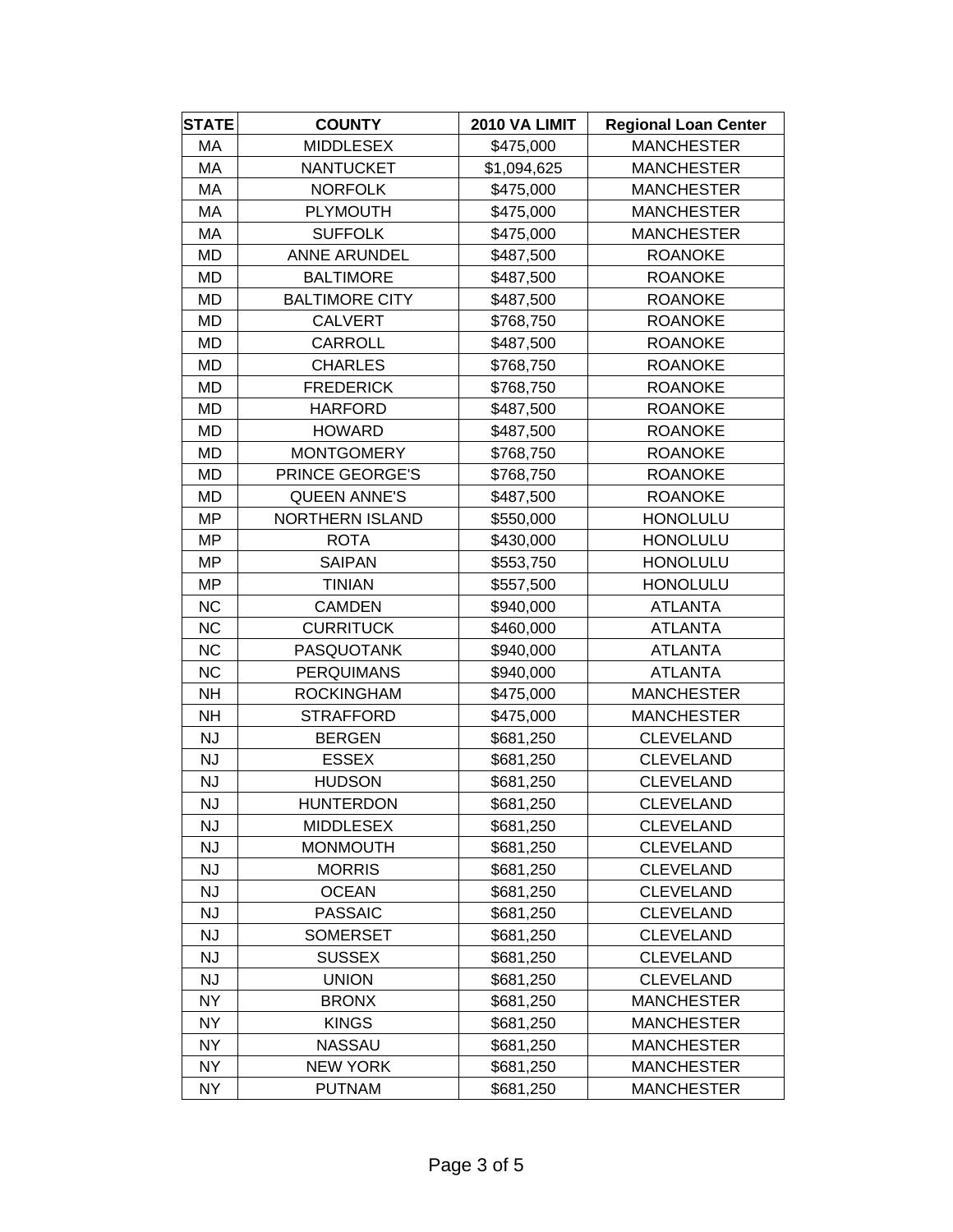| <b>STATE</b> | <b>COUNTY</b>          | 2010 VA LIMIT | <b>Regional Loan Center</b> |
|--------------|------------------------|---------------|-----------------------------|
| NY           | <b>QUEENS</b>          | \$681,250     | <b>MANCHESTER</b>           |
| NY.          | <b>RICHMOND</b>        | \$681,250     | <b>MANCHESTER</b>           |
| <b>NY</b>    | <b>ROCKLAND</b>        | \$681,250     | <b>MANCHESTER</b>           |
| <b>NY</b>    | <b>SUFFOLK</b>         | \$681,250     | <b>MANCHESTER</b>           |
| <b>NY</b>    | <b>WESTCHESTER</b>     | \$681,250     | <b>MANCHESTER</b>           |
| PA           | <b>PIKE</b>            | \$681,250     | <b>CLEVELAND</b>            |
| UT           | <b>SALT LAKE</b>       | \$516,250     | <b>DENVER</b>               |
| UT           | <b>SUMMIT</b>          | \$516,250     | <b>DENVER</b>               |
| UT           | <b>TOOELE</b>          | \$516,250     | <b>DENVER</b>               |
| VA           | <b>ALEXANDRIA</b>      | \$768,750     | <b>ROANOKE</b>              |
| VA           | <b>AMELIA</b>          | \$566,250     | <b>ROANOKE</b>              |
| VA           | <b>ARLINGTON</b>       | \$768,750     | <b>ROANOKE</b>              |
| VA           | <b>CAROLINE</b>        | \$566,250     | <b>ROANOKE</b>              |
| VA           | <b>CHARLES CITY</b>    | \$566,250     | <b>ROANOKE</b>              |
| VA           | <b>CHESAPEAKE</b>      | \$460,000     | <b>ROANOKE</b>              |
| VA           | <b>CHESTERFIELD</b>    | \$566,250     | <b>ROANOKE</b>              |
| VA           | <b>CLARKE</b>          | \$768,750     | <b>ROANOKE</b>              |
| VA           | <b>COLONIAL HEIGHT</b> | \$566,250     | <b>ROANOKE</b>              |
| VA           | <b>CUMBERLAND</b>      | \$566,250     | <b>ROANOKE</b>              |
| VA           | <b>DINWIDDIE</b>       | \$566,250     | <b>ROANOKE</b>              |
| VA           | <b>FAIRFAX</b>         | \$768,750     | <b>ROANOKE</b>              |
| VA           | <b>FAIRFAX IND</b>     | \$768,750     | <b>ROANOKE</b>              |
| VA           | <b>FALLS CHURCH</b>    | \$768,750     | <b>ROANOKE</b>              |
| VA           | <b>FAUQUIER</b>        | \$768,750     | <b>ROANOKE</b>              |
| VA           | <b>FREDERICKSBURG</b>  | \$768,750     | <b>ROANOKE</b>              |
| VA           | <b>GLOUCESTER</b>      | \$460,000     | <b>ROANOKE</b>              |
| VA           | <b>GOOCHLAND</b>       | \$566,250     | <b>ROANOKE</b>              |
| VA           | <b>HAMPTON</b>         | \$460,000     | <b>ROANOKE</b>              |
| VA           | <b>HANOVER</b>         | \$566,250     | <b>ROANOKE</b>              |
| VA           | <b>HENRICO</b>         | \$566,250     | <b>ROANOKE</b>              |
| VA           | <b>HOPEWELL</b>        | \$566,250     | <b>ROANOKE</b>              |
| VA           | <b>ISLE OF WIGHT</b>   | \$460,000     | <b>ROANOKE</b>              |
| VA           | <b>JAMES CITY</b>      | \$460,000     | <b>ROANOKE</b>              |
| VA           | KING AND QUEEN         | \$566,250     | <b>ROANOKE</b>              |
| VA           | <b>KING WILLIAM</b>    | \$566,250     | <b>ROANOKE</b>              |
| VA           | <b>LANCASTER</b>       | \$452,500     | <b>ROANOKE</b>              |
| VA           | <b>LOUDOUN</b>         | \$768,750     | <b>ROANOKE</b>              |
| VA           | <b>LOUISA</b>          | \$566,250     | <b>ROANOKE</b>              |
| VA           | <b>MANASSAS</b>        | \$768,750     | <b>ROANOKE</b>              |
| VA           | <b>MANASSAS PARK</b>   | \$768,750     | <b>ROANOKE</b>              |
| VA           | <b>MATHEWS</b>         | \$460,000     | <b>ROANOKE</b>              |
| VA           | <b>NEW KENT</b>        | \$566,250     | <b>ROANOKE</b>              |
| VA           | <b>NEWPORT NEWS</b>    | \$460,000     | <b>ROANOKE</b>              |
| VA           | <b>NORFOLK</b>         | \$460,000     | <b>ROANOKE</b>              |